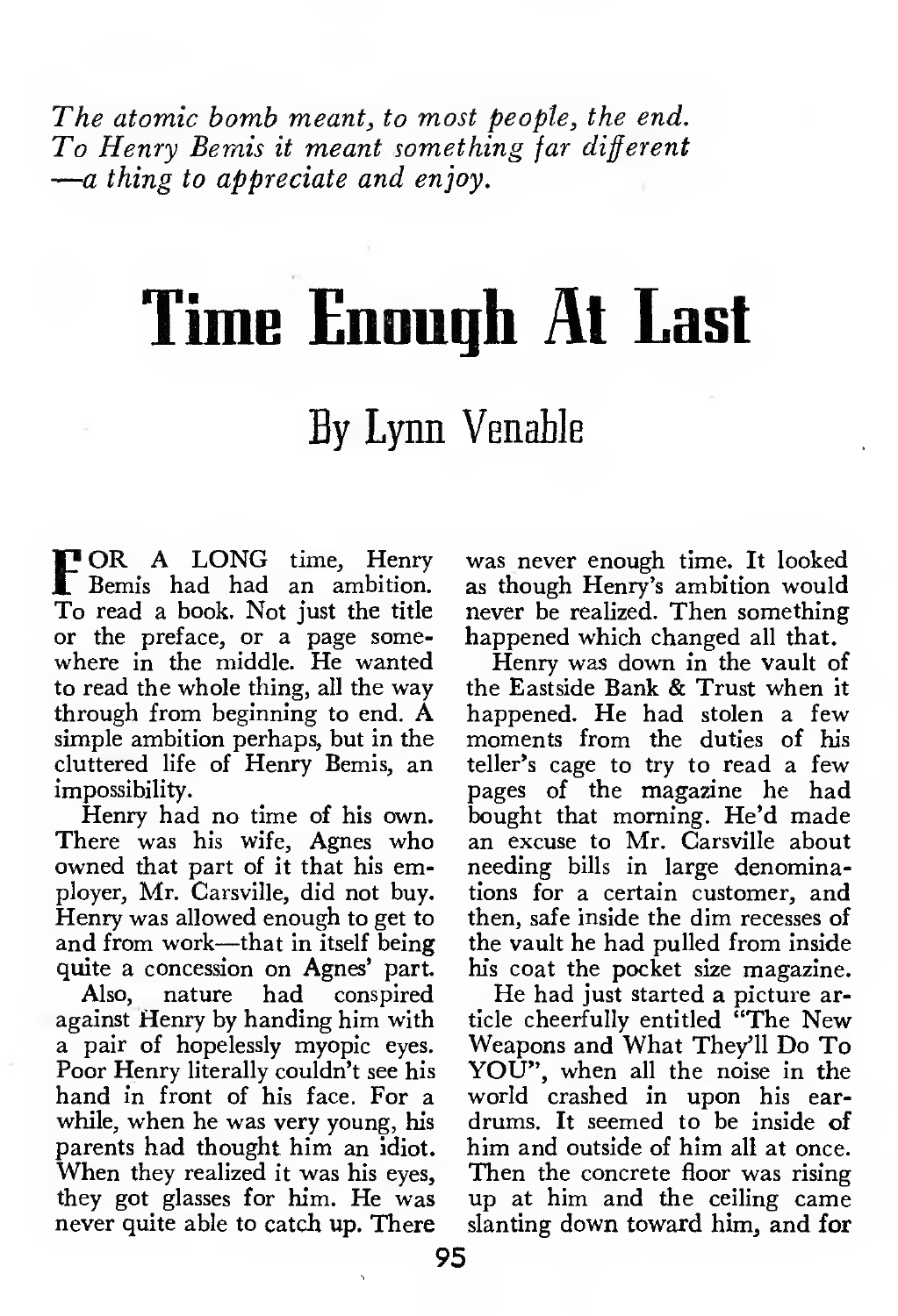a fleeting second Henry thought of a story he had started to read once called "The Pit and The Pendulum". He regretted in that insane moment that he had never had time to finish that story to see how it came out. Then all was darkness and quiet and unconsciousness.

WHEN HENRY came to, he knew that something was desperately wrong with the Eastside Bank & Trust. The heavy steel door of the vault was buckled and twisted and the floor tilted up at a  $\prod_{\text{ENRY}}$  walked across the slant-<br>dizzy angle, while the ceiling  $\prod_{\text{img}}$  floor. Slipping and stumdizzy angle, while the ceiling dipped crazily toward it. Henry gingerly got to his feet, moving arms and legs experimentally. Assured that nothing was broken, he tenderly raised a hand to his eyes. His precious glasses were intact, thank God! He would never have been able to find his way out of the shattered vault without them.

He made a mental note to write Dr. Torrance to have a spare pair made and mailed to him. Blasted nuisance not having his prescription on file locally, but Henry trust ed no-one but Dr. Torrance to grind those thick lenses into his own complicated prescription. Henry removed the heavy glasses from his face. Instantly the room dis solved into a neutral blur. Henry saw a pink splash that he knew was his hand, and a white blob come up to meet the pink as he withdrew his pocket handkerchief and carefully dusted the lenses. As he replaced the glasses, they slipped down on the bridge of his nose a little. He had been meaning to have them tightened for some time.

He suddenly realized, without the realization actually entering his conscious thoughts, that something momentous had happened, something worse than the boiler blowing up, something worse than a gas main exploding, something worse than anything that had ever hap pened before. He felt that way because it was so quiet. There was no whine of sirens, no shouting, no running, just an ominous and all pervading silence.

HENRY walked across the slantbling on the uneven surface, he made his way to the elevator. The car lay crumpled at the foot of the shaft like a discarded accordian. There was something inside of it that Henry could not look at, something that had once been a person, or perhaps several people, it was impossible to tell now.

Feeling sick, Henry staggered toward the stairway. The steps were still there, but so jumbled and piled back upon one another that it was more like climbing the side of a mountain than mounting a stair way. It was quiet in the huge chamber that had been the lobby of the bank. It looked strangely cheerful with the sunlight shining through the girders where the ceiling had fallen. The dappled sunlight glinted across the silent lobby, and ev erywhere there were huddled lumps of unpleasantness that made Henry sick as he tried not to look at them.

"Mr. Carsville," he called. It was very quiet. Something had to be done, of course. This was terrible, right in the middle of a Monday,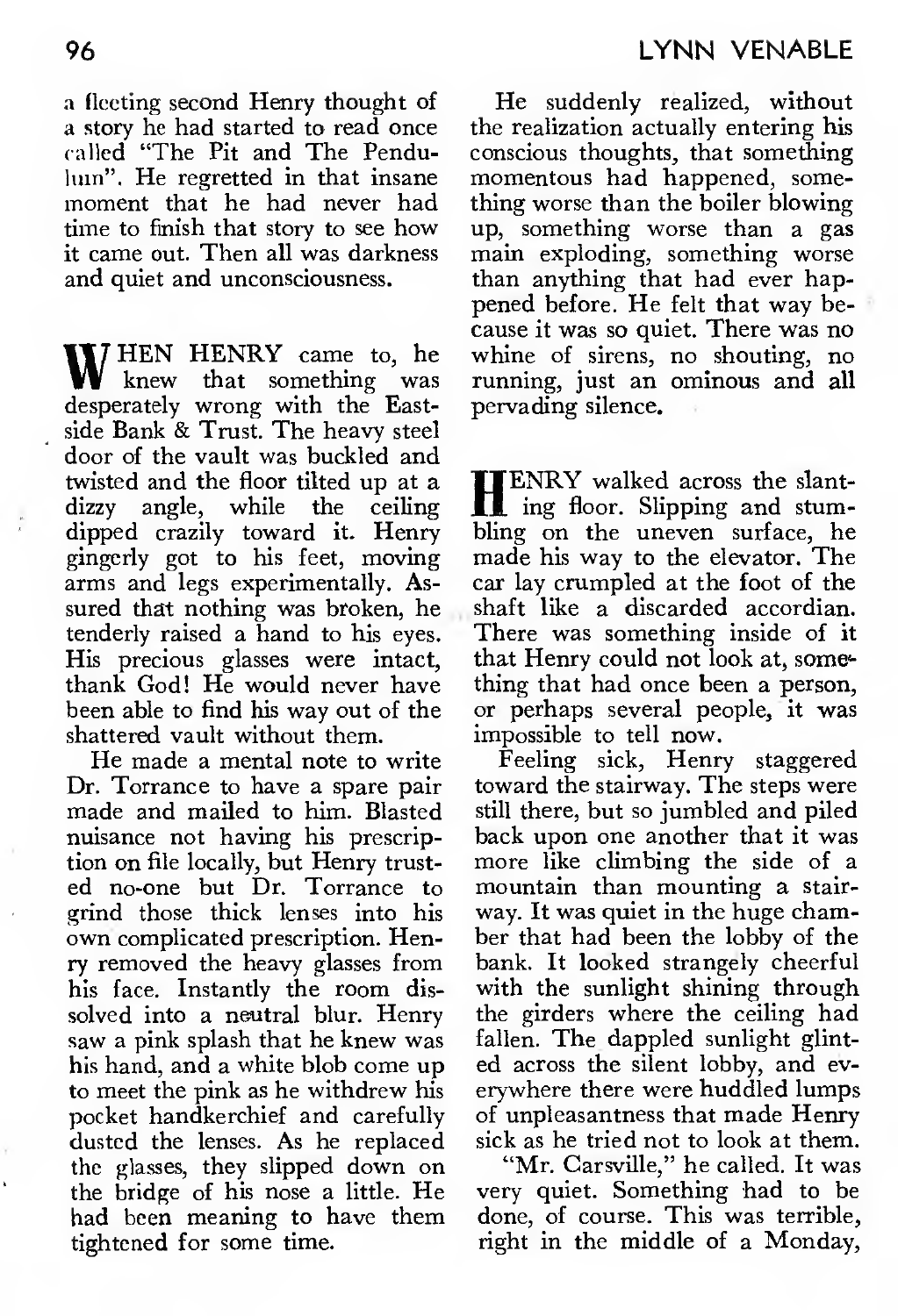too. Mr. Carsville would know what to do. He called again, more loudly, and his voice cracked hoarsely, "Mr. Carrrrsville!" And then he saw an arm and shoulder extending out from under a huge fallen block of marble ceiling. In the buttonhole was the white carnation Mr. Carsville had worn to work that morning, and on the third finger of that hand was a massive signet ring, also belonging to Mr. Carsville. Numbly, Henry real ized that the rest of Mr. Carsville was under that block of marble.

Henry felt a pang of real sorrow. Mr. Carsville was gone, and so was the rest of the staff—Mr. Wilkin son and Mr. Emory and Mr. Prithard, and the same with Pete and Ralph and Jenkins and Hunter and Pat the guard and Willie the doorman. There was no one to say what was to be done about the Eastside Bank & Trust except Henry Bemis, and Henry wasn't worried about the bank, there was something he wanted to do.

He climbed carefully over piles of fallen masonry. Once he stepped down into something that crunched and squashed beneath his feet and would never watch alone. He never<br>he set his teeth on edge to keep had time to read even a newspaper. he set his teeth on edge to keep<br>from retching. The street was not much different from the inside, bright sunlight and so much concrete to crawl over, but the unpleasantness was much, much worse. Everywhere there were strange, motionless lumps that Henry could not look at.<br>Suddenly, he remembered Agnes.

He should be trying to get to Agnes, shouldn't he? He remembered a poster he had seen that said, "In event of emergency do not use the telephone, your loved ones are as safe as you." He wondered about Agnes. He looked at the smashed automobiles, some with their four wheels pointing skyward like the stiffened legs of dead animals. He couldn't get to Agnes now anyway, if she was safe, then, she was safe, otherwise ... of course, Henry knew Agnes wasn't safe. He had a feeling that there wasn't anyone safe for a long, long way, maybe not in the whole state or the whole country, or the whole world. No, that was a thought Henry didn't want to think, he forced it from his mind and turned his thoughts back to Agnes.

**PHE** HAD been a pretty good wife, now that it was all said and done. It wasn't exactly her fault if people didn't have time to read nowadays. It was just that there was the house, and the bank, and the yard. There were the Jones' for bridge and the Graysons' for ca-<br>nasta and charades with the nasta and charades with Bryants. And the television, the television Agnes loved to watch, but would never watch alone. He never He started thinking about last night, that business about the newspaper.

Henry had settled into his chair, quietly, afraid that a creaking spring might call to Agnes' attention the fact that he was momentarily unoccupied. He had unfold ed the newspaper slowly and carefully, the sharp crackle of the paper would have been a clarion call to Agnes. He had glanced at the headlines of the first page. "Collapse Of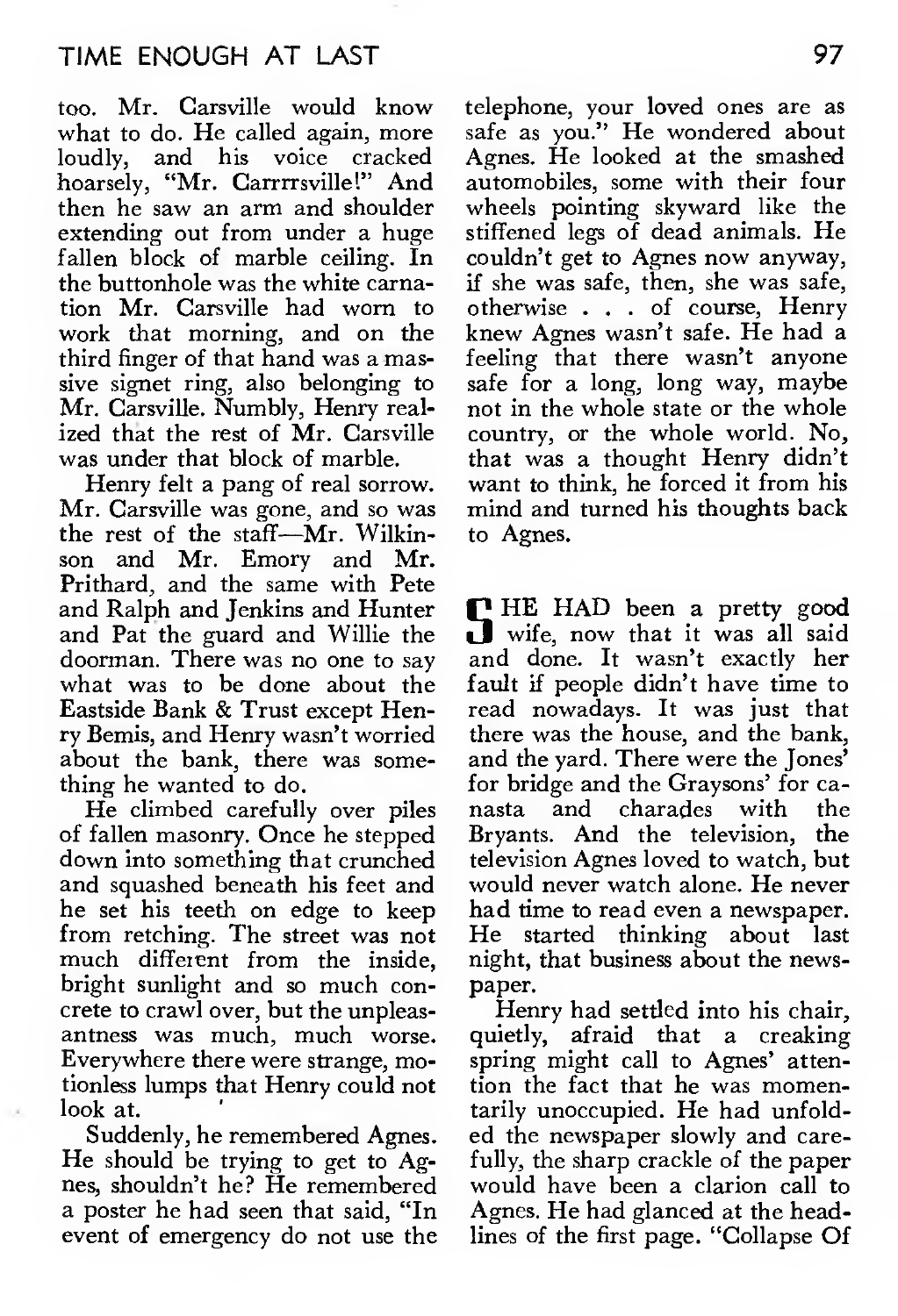(', .nfrrrncc Imminent." He didn't line to read the article. He turned to the second page. "Solon Predicts War Only Days Away." He flipped through the pages faster, reading brief snatches here and there, afraid to spend too much time on any one item. On a back page was a brief article entitled, "Prehistoric Artifacts Unearthed In Yucatan". Henry smiled to himself and carefully folded the sheet of paper into fourths. That would be interesting, he would read all of it. Then it came, Agnes' voice. "Henrrreeef" And then she was upon him. She lightly flicked the paper out of his hands and into the fire place. He saw the flames lick up and curl possessively around the unread article. Agnes continued, "Henry, tonight is the Jones' bridge night. They'll be here in thirty minutes and I'm not dressed yet, and here you are . . . reading." She had emphasized the last word as though it were an unclean act. "Hurry and shave, you know how smooth Jasper Jones' chin always looks, and then straighten up this room." She glanced regretfully toward the fire place. "Oh dear, that paper, the  $\prod_{\text{m}}$  THOUGHT of the building television schedule... oh well, after  $\prod_{\text{m}}$  when it had been whole. He retelevision schedule  $\ldots$  oh well, after  $\prod$  when it had been whole. He re-<br>the Iones leave there won't be time membered the many nights he had the Jones leave there won't be time for anything but the late-late movie and . . . Don't just sit there, Henry, hurrreeee!"

Henry was hurrying now, but hurrying too much. He cut his leg on <sup>a</sup> twisted piece of metal that had once heen an automobile fender. He thought about things like lockjaw and gangrene and his hand trembled as he tied his pocket handkerchief around the wound. In his mind, he saw the fire again, licking across the face of last night's newspaper. He thought that now he would have time to read all the newspapers he wanted to, only now there wouldn't be any more. That heap of rubble across the street had been the Gazette Building. It was terrible to think there would never be another up to date newspaper. Agnes would have been very upset, no television schedule. But then, of course, no television. He wanted to laugh but he didn't. That wouldn't have been fitting, not at all.

He could see the building he was looking for now, but the silhouette was strangely changed. The great circular dome was now a ragged semi-circle, half of it gone, and one of the great wings of the building had fallen in upon itself. A sudden panic gripped Henry Bemis. What if they were all ruined, destroyed, every one of them? What if there wasn't a single one left? Tears of helplessness welled in his eyes as he painfully fought his way over and through the twisted fragments of the city.

TE THOUGHT of the building paused outside its wide and wel coming doors. He thought of the warm nights when the doors had been thrown open and he could see the people inside, see them sitting at the plain wooden tables with the stacks of books beside them. He used to think then, what a wonderful thing a public library was, a place where anybody, anybody at all could go in and read.

He had been tempted to enter